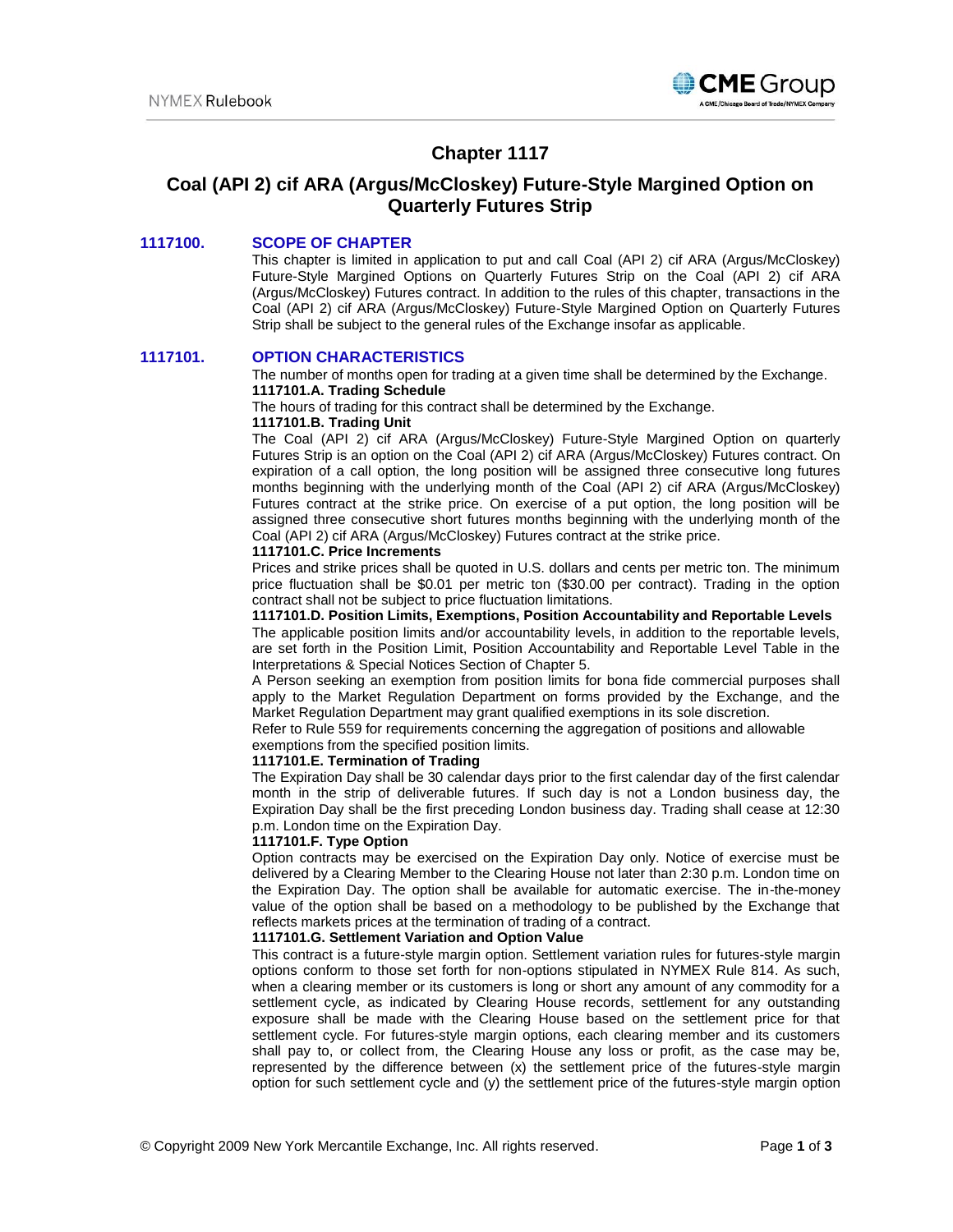

for the prior settlement cycle (or, for the first settlement cycle after the purchase/sale of such option, the price at which the option was purchased or sold).

## **1117102. EXERCISE PRICES**

Transactions shall be conducted for option contracts as set forth in Rule 300.20.

## **1117103. DISCLAIMER**

The Coal (API 2) cif ARA (Argus/McCloskey) Future-Style Margined Option on Quarterly Futures Strip (the "Product") is not sponsored, endorsed, sold or promoted by Argus Media Inc. ("Argus") or IHS Global Ltd. ("IHS"). Argus and IHS make no representation or warranty, express or implied, to the owners of the Product or any member of the public regarding the advisability of trading in the Product. Argus' and IHS' only relationship to Chicago Mercantile Exchange Inc., CME Clearing Europe Ltd. and New York Mercantile Exchange, Inc. (together, "CME") is the licensing of certain trademarks and trade names of Argus and IHS, and of the API 2 and API 4 indexes (which are determined, composed and calculated by Argus and IHS without regard to CME or the Product), and Argus and IHS have no obligation to take the needs of CME or the owners of the Product into consideration in determining, composing or calculating the API 2 and API 4 indexes. Argus and IHS are not responsible for and have not participated in the determination of the timing of, prices at, or quantities of the Product to be listed or in the determination or calculation of the equation by which the Product is to be converted into cash. Argus and IHS have no obligation or liability in connection with the administration, marketing or trading of the Product.

ARGUS, IHS AND CME DO NOT GUARANTEE THE ACCURACY AND/OR THE COMPLETENESS OF THE API 2 AND API 4 INDEXES OR ANY DATA RELATED THERETO AND NEITHER ARGUS, IHS, NOR CME SHALL HAVE ANY LIABILITY FOR ANY ERRORS, OMISSIONS, OR INTERRUPTIONS THEREIN. ARGUS, IHS AND CME MAKE NO WARRANTY, EXPRESS OR IMPLIED, AS TO RESULTS TO BE OBTAINED BY CME, OWNERS OF THE PRODUCT, OR ANY OTHER PERSON OR ENTITY FROM THE USE OF THE API 2 AND API 4 INDEXES OR ANY DATA RELATED THERETO. ARGUS, IHS, AND CME MAKE NO EXPRESS OR IMPLIED WARRANTIES, AND EXPRESSLY DISCLAIM ALL WARRANTIES, OF MERCHANTABILITY OR FITNESS FOR A PARTICULAR PURPOSE OR USE WITH RESPECT TO THE API 2 AND API 4 INDEXES OR ANY DATA RELATED THERETO. WITHOUT LIMITING ANY OF THE FOREGOING, IN NO EVENT SHALL ARGUS, IHS, OR CME HAVE ANY LIABILITY FOR ANY DAMAGES WHATSOEVER, WHETHER DIRECT OR INDIRECT, INCLUDING WITHOUT LIMITATION, LOST PROFITS OR INDIRECT, PUNITIVE, SPECIAL OR CONSEQUENTIAL DAMAGES (INCLUDING LOST PROFITS), EVEN IF NOTIFIED OF THE POSSIBILITY OF SUCH DAMAGES. THERE ARE NO THIRD PARTY BENEFICIARIES OF ANY AGREEMENTS OR ARRANGEMENTS BETWEEN ARGUS, IHS, AND CME.

Without prejudice to any of the above provisions and in addition to them, each and every third party should and must note that, insofar as New York Mercantile Exchange, Inc. ("NYMEX") may list any index for trading in or in connection or by reference therewith, none of: a. NYMEX;

b. its directors or officers; or

c. any relevant party that NYMEX may contract with for the supply of the index or information in relation thereto;

(each of the foregoing, a "Relevant Party") assume any obligation or liability in connection with the trading of any contract based on such index. Accordingly, no Relevant Party shall be in any way responsible for any losses, expenses or damages (in all cases direct or indirect) arising in connection with or referable to the trading of any contract linked or referable to the said index, provided that nothing herein shall affect either the obligations of NYMEX or its Members as Parties trading in any contract so linked or referable. None of the Relevant Parties guarantee or warrant or undertake in any manner the accuracy or completeness of any such index or any information or data included in or referable to it.

NONE OF THE RELEVANT PARTIES MAKE ANY WARRANTY OR GIVES ANY GUARANTEE OR UNDERTAKING, EXPRESS OR IMPLIED, AS TO THE ACCURACY OR COMPLETENESS OF, OR THE RESULTS TO BE OBTAINED BY ANY PERSON OR ENTITY